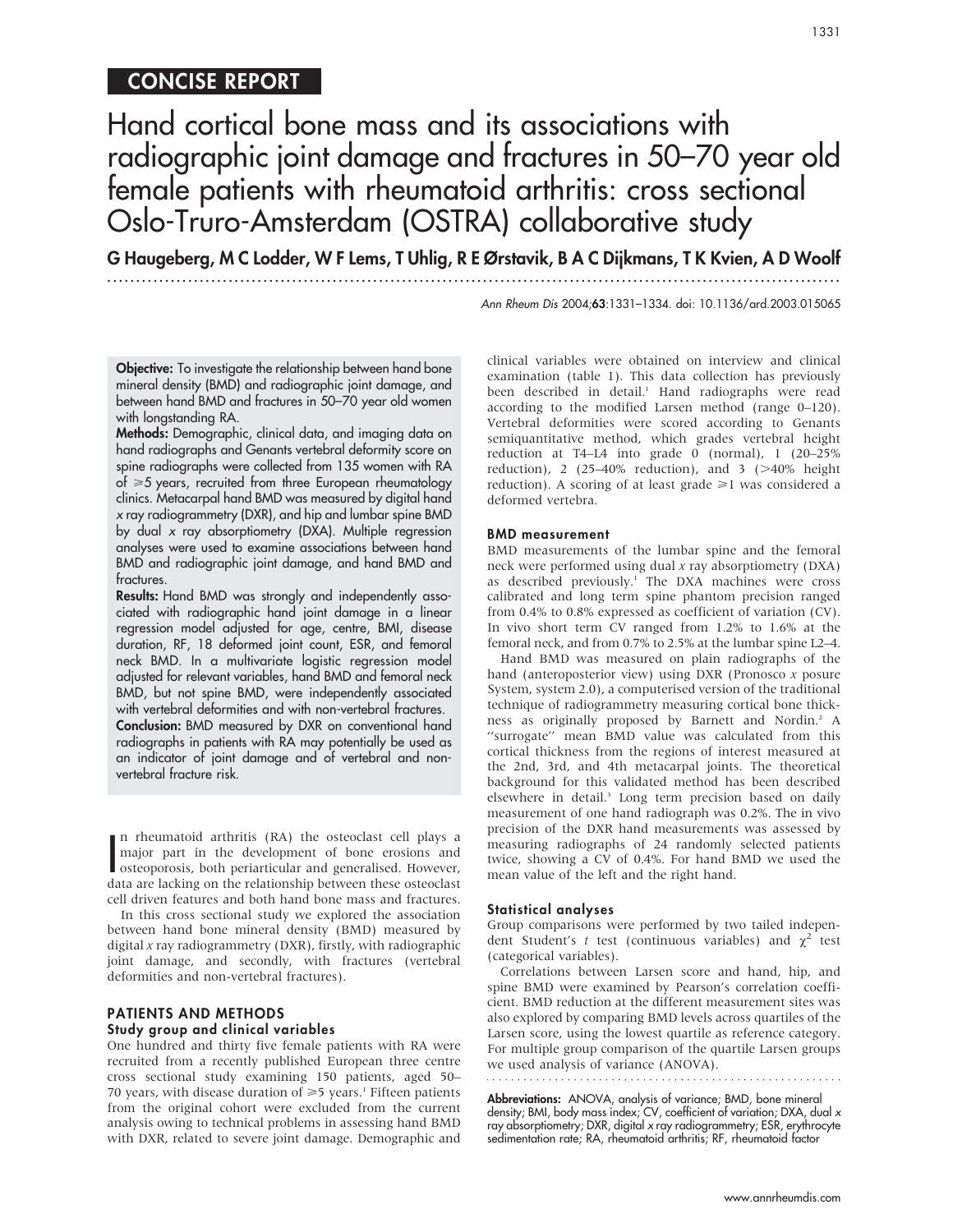Table 1 Patient characteristics of the 135 female patients with RA. Mean (SD) for continuous variables; percentage for counts

| <b>Characteristics</b>                                                                                                                                                                                                                                                                                                                   | Value                                                                                                              |
|------------------------------------------------------------------------------------------------------------------------------------------------------------------------------------------------------------------------------------------------------------------------------------------------------------------------------------------|--------------------------------------------------------------------------------------------------------------------|
| Demographic variables<br>Age (years)<br>Body mass index ( $kg/cm2$ )<br>Current smoker<br>Menopause<br>Menopause age (years)                                                                                                                                                                                                             | 60.8(5.8)<br>25.7(4.8)<br>32.8<br>91.1<br>46.7 (6.2)                                                               |
| Disease variables<br>Disease duration (years)<br>Rheumatoid factor positive<br>Investigator global assessment score (VAS 0-100 mm)<br>HAQ (score 0-3)<br>Pain (VAS 0-100 mm)<br>Swollen joint count (28 joints)<br>Tender joint count (28 joints)<br>DAS28<br>Mean ESR past 12 months (mm/1st h)                                         | 17.3 (10.7)<br>60.7<br>32.9 (17.8)<br>1.47(0.70)<br>40.1 (23.0)<br>8.0(4.7)<br>8.5(6.6)<br>4.9(1.2)<br>25.0 (17.6) |
| Joint damage variables<br>Deformed joint count (18 joints)<br>Total hand Larsen score (0-120)                                                                                                                                                                                                                                            | 6.6(5.4)<br>37.4 (28.5)                                                                                            |
| Treatment<br>Current use of DMARDs<br>Current use of antiresorptive drugs<br>Prednisolone<br>Current use<br>Cumulative dose past 12 months (g)                                                                                                                                                                                           | 70.4<br>40.7<br>37.3<br>1.65(1.82)                                                                                 |
| Bone mineral density $(g/cm2)$<br>DXR hand<br>DXA femoral neck<br>DXA spine L2-4                                                                                                                                                                                                                                                         | 0.448(0.083)<br>0.843(0.153)<br>1.134(0.221)                                                                       |
| Fractures<br>Vertebral deformity $\ge$ grade 1<br>Non-vertebral fractures                                                                                                                                                                                                                                                                | 12.6<br>13.4                                                                                                       |
| *The denominator varies from 135 as some values were missing.<br>VAS, visual analogue scale; HAQ, Health Assessment Questionnaire;<br>DAS, disease activity score; ESR, erythrocyte sedimentation rate;<br>DMARDs, disease modifying antirheumatic drugs; DXR, digital hand<br>$x$ ray radiogrammetry; DXA, dual $x$ ray absorptiometry. |                                                                                                                    |

Based on the results of the corresponding univariate regression analyses ( $p<0.20$ ) and supposed clinical relevance, variables were added to the respective multiple regression models. Multivariate linear regression analyses were used to explore the associations between radiographic damage (dependent variable) and hand BMD (independent variable), adjusting for age, body mass index (BMI), centre, disease duration, rheumatoid factor (RF), deformed joint count, mean erythrocyte sedimentation rate (ESR) during the past 12 months, and femoral neck BMD. Multivariate logistic regression analyses were used to explore the association between the presence of fractures (dependent variable) and BMD at the different measurement sites (independent variable), adjusting for age, BMI, and centre (for nonvertebral fractures, also adjusted for disease duration).

All analyses were performed with the SPSS statistical package. Values of  $p \le 0.05$  were considered significant.

### RESULTS

Table 1 shows the patient characteristics. Table 2 shows the variables with a statistically significant difference between the 135 patients included and the 15 patients excluded.

A high Pearson correlation coefficient was found between hand Larsen score and DXR hand BMD ( $r = -0.62$ , p $\leq 0.001$ ), a moderate correlation with DXA femoral neck BMD  $(r = -0.27, p = 0.002)$ , and no significant association with DXA spine L2–4 ( $r = -0.10$ , p = 0.26). The strong association between hand DXR and radiographic damage was also confirmed when BMD reductions were examined across quartiles of scores for radiographic damage (fig 1).

DXR hand BMD reduction was more pronounced than DXA BMD reduction at the femoral neck and spine L2–4 (fig 1). In patients with RA in the highest Larsen quartile, DXR hand BMD was 26% lower, femoral neck BMD 10% lower, and spine L2–4 BMD 4% lower than in patients in the lowest quartile group (reference category).

In the final linear multivariate model, age, centre (dummy variables), disease duration, deformed joint count, mean ESR past 12 months, and hand BMD were independently associated with Larsen score, even after controlling for femoral neck BMD. The association between hand BMD and Larsen score was particularly strong with a  $\beta$  value of -163.1 ( $p$ <0.001), whereas the  $\beta$  values for the other significantly associated clinical variables ranged from  $-0.6$  to 2.0.

In the final multivariate logistic regression model adjusting for age, BMI, and centre, adding BMD at hand, femoral neck, and spine subsequently, the model showed that DXR hand BMD ( $p = 0.04$ ) and DXA femoral neck BMD ( $p = 0.01$ ), but not DXA spine BMD ( $p = 0.11$ ), were independently associated with vertebral deformities. When hand BMD and femoral neck BMD were both included in the model, the association between vertebral deformities and BMD was no longer present.

In the final multivariate logistic regression model adjusting for age, BMI, centre, disease duration, and investigating BMD at the hand, femoral neck, and spine subsequently in the model, showed that DXR hand BMD ( $p = 0.03$ ) and DXA femoral neck BMD ( $p = 0.003$ ), but not DXA spine BMD  $(p = 0.07)$ , were independently associated with non-vertebral fractures. When hand BMD and femoral neck BMD were both included in the model, the association between nonvertebral fractures and BMD disappeared.

## **DISCUSSION**

The main finding from this cross sectional study is that hand BMD is strongly associated with radiographic joint damage,

| <b>Characteristics</b>                                      | <b>Hand bone density</b><br>$(n = 135)$ | No hand bone density<br>$(n = 15)$ | p Value |
|-------------------------------------------------------------|-----------------------------------------|------------------------------------|---------|
| $HAG$ (score $0-3$ )                                        | 1.47(0.70)                              | 1.96(0.64)                         | 0.01    |
| Deformed joint count (18 joints)                            | 6.6(5.4)                                | 10.7(6.0)                          | 0.01    |
| Total hand Larsen score (0-120)<br>BMD (q/cm <sup>2</sup> ) | 37.4(28.5)                              | 70.3 (36.7)                        | < 0.001 |
| Femoral neck                                                | 0.843(0.153)                            | 0.700(0.181)                       | 0.002   |
| Spine L2-4                                                  | 1.134(0.221)                            | 1.000 (0.168)                      | 0.03    |
| Fractures after diagnosis of RA                             | 13.4                                    | 46.7                               | 0.001   |

HAQ, Health Assessment Questionnaire; BMD, bone mineral density.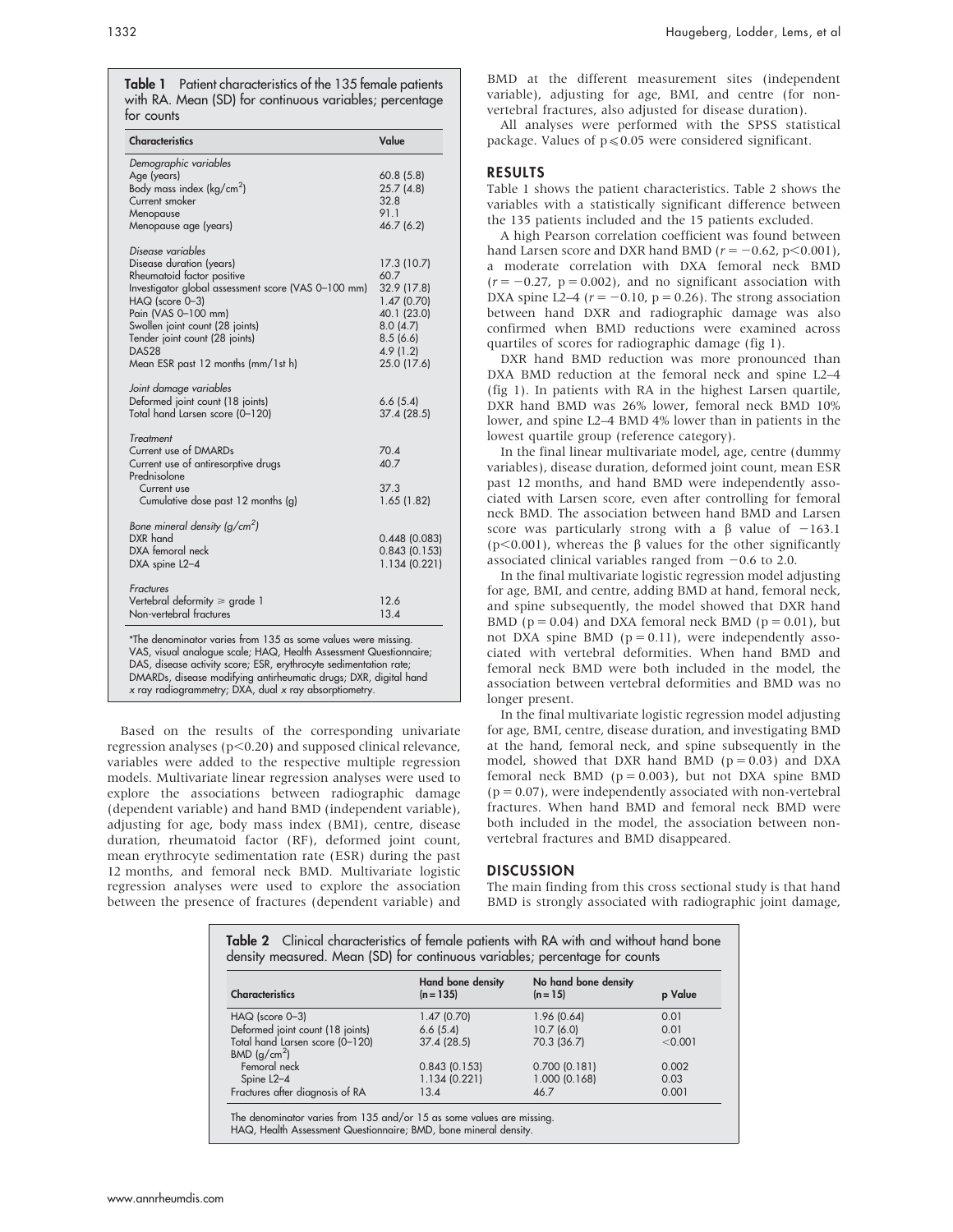

Figure 1 Mean percentage reduction of BMD at hands, femoral neck, and spine (L2–4) related to quartile groups of radiographic damage using the lowest quartile of Larsen score as reference category. Below the figure mean (SD) BMD (g/cm<sup>2</sup>) values for each quartile of the Larsen score are shown. p Values from overall ANOVA (statistically significant group differences using post hoc Bonferroni test): hand BMD: 1st quartile v 3rd and 4th quartile, 2nd quartile v 3rd and 4th quartile, and 3rd quartile v 1st, 2nd, and 4th quartile; femoral neck BMD: 2nd quartile v 4th quartile.

and this strong association is present even after adjusting for the femoral neck BMD. Hand BMD was also significantly associated with the presence of both vertebral deformities and non-vertebral fractures.

Considerable evidence supports the statement that inflammation in RA is related to the progression of joint damage, on the one hand,<sup>4</sup> and to the development of both periarticular and generalised osteoporosis, on the other. An association between radiographic joint damage and hand bone mass in RA has been found by different bone measurement devicesfor example,  $DXA$ ,<sup>5</sup> quantitative ultrasound, $6$  and manual radiogrammetry measured as combined cortical thickness of the second metacarpal bone.7 Others have also, described a strong ( $r \sim 0.6$ ) and highly significant (p  $\sim$  <0.01) inverse correlation between hand bone mass and radiographic damage.5 7 In our study it was demonstrated that this strong association remained present even after adjusting for a variety of other relevant measures, including age, BMI, disease duration, RF, deformed joint count, mean ESR past 12 months, and femoral neck BMD. In RA, erosive disease was also found to be independently associated with measures of generalised bone loss assessed with DXA at hip and lumbar spine,<sup>189</sup> suggesting a close relation between bone loss and joint damage in RA.

Fracture data are lacking in RA for both the extent and the association with measures of bone density. A recent casecontrol study examining female patients with RA recruited from a community based RA register had an odds ratio for both multiple and moderate/severe deformities of 2.6 compared with population based controls matched for age and sex.10 In that study the presence of vertebral deformities was associated with BMD, the use of corticosteroids, but also, independently, with the diagnosis of RA itself. The latter finding is interesting seen in the light of the cross sectional RA study by Lodder et al,<sup>1</sup> which found that radiographic joint damage (Larsen score) was an independent determinant of vertebral deformities. In our study both hand DXR BMD and DXA femoral neck BMD were to a similar extent significantly associated with both vertebral deformities and non-vertebral fractures, but this was not seen for lumbar spine BMD. This might be explained by the fact that disease related bone loss in RA is more pronounced at the hand and hip than at the spine.<sup>11</sup> Another possible explanation might be related to, for example, osteoarthritis of the spine and vertebral deformities, artificially increasing measured BMD<sup>12</sup> without increasing vertebral bone strength. The potential beneficial effect of hand DXR is that from conventional hand radiographs information on both radiographic damage bone mass and fracture risk could be provided.

The promising results from this study, which examined hand DXR BMD as a marker of joint damage and as an indicator of fracture risk in patients with RA, should be examined in further studies, especially longitudinal studies, before final conclusions on its use in clinical practice can be drawn.

#### ACKNOWLEDGEMENTS

We thank Liz Stanley for assistance in Truro and Pieter Prins in Amsterdam for reading the hand radiographs. We gratefully appreciate the technical assistance of Anders Strand, Ingerid Müller, Sidsel Arnkværn, Margareth Sveinsson, and Ann Katrine Kongtorp in Oslo, Elaine Cotton in Truro, and Ems van Vloten and Helen Wieringa in Amsterdam.

#### Authors' affiliations .....................

G Haugeberg, T Uhlig, R E Ørstavik, T K Kvien, Department of Rheumatology, Diakonhjemmet Hospital, Oslo, Norway M C Lodder, W F Lems, B A C Dijkmans, Department of Rheumatology, VU University Medical Centre, Amsterdam, The Netherlands A D Woolf, Department of Rheumatology, Royal Cornwall Hospital, Truro, UK

Correspondence to: Dr G Haugeberg, Department of Rheumatology, Sørlandet Hospital, N-4604 Kristiansand S, Norway; glenn.haugeberg@sshf.no

Accepted 1 December 2003

#### REFERENCES

- 1 **Lodder MC**, Haugeberg G, Lems WF, Uhlig T, Ørstavik RE, Kostense PJ, *et al.*<br>Radiological damage is associated with low BMD and vertebral deformities in<br>-rheumatoid arthritis. The Oslo-Truro-Amsterdam (OSTRA) collabora Arthritis Rheum 2003;49:209-15.
- 2 Barnett E, Nordin B. The radiological diagnosis of osteoporosis: a new approach. Clin Radiol 1960;11:166–74.
- 3 Rosholm A, Hyldstrup L, Baeksgaard L, Grunkin M, Thodberg HH. Estimation of bone mineral density by digital x-ray radiogrammetry: theoretical background and clinical testing. Osteoporos Int 2001;12:961-9.
- 4 van der Heijde D. Radiographic progression in rheumatoid arthritis: Does it reflect outcome? Does it reflect treatment? Ann Rheum Dis 2001;60(suppl III):iii47–50.
- 5 Deodhar AA, Brabyn J, Jones PW, Davis MJ, Woolf AD. Measurement of hand bone mineral content by dual energy x-ray absorptiometry: development of the method, and its application in normal volunteers and in patients with rheumatoid arthritis. Ann Rheum Dis 1994;53:685–90.